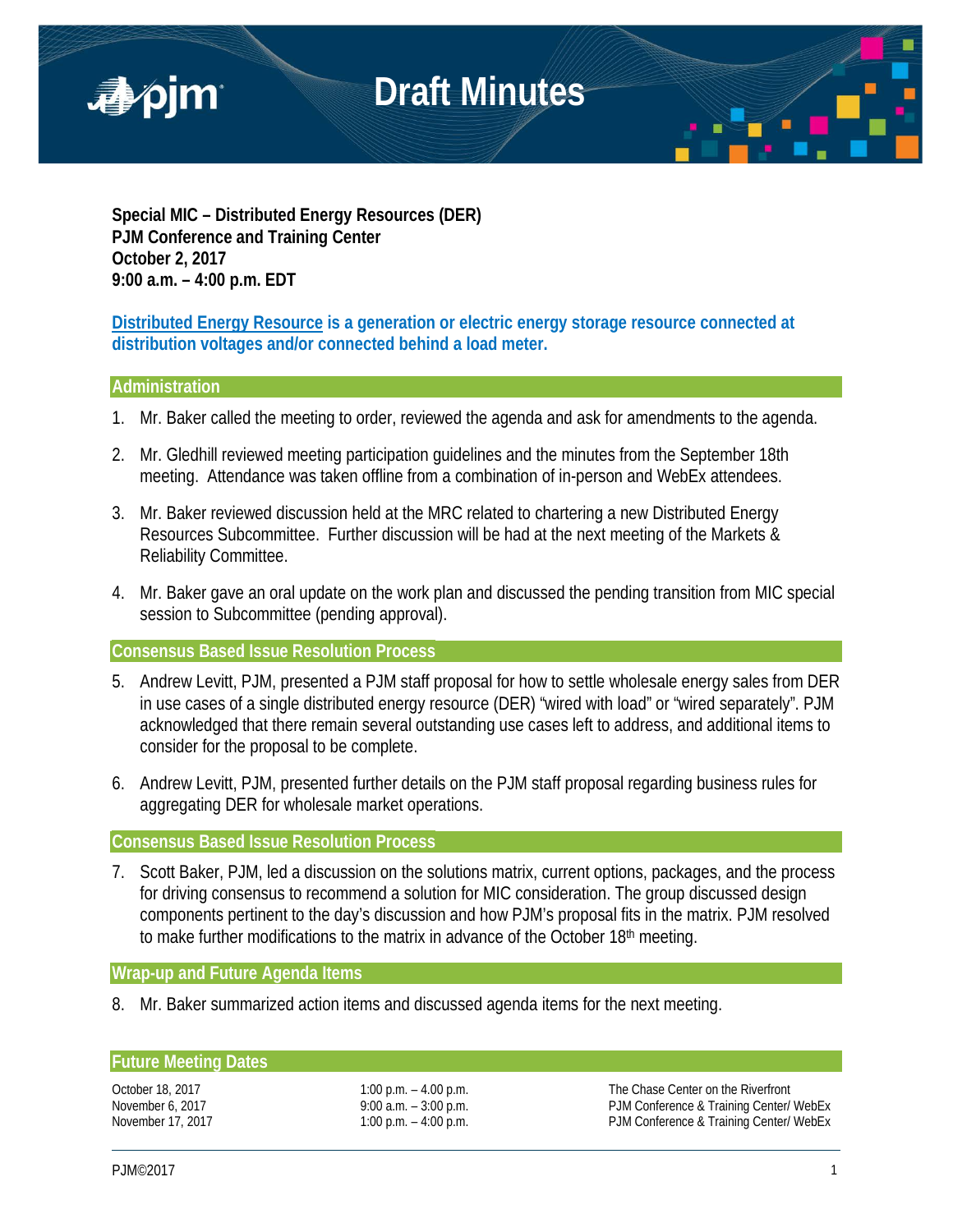

# **Draft Minutes**



### **Attendance**

### **Attendees Company Sector**

Scott Baker (Facilitator) **PJM Interconnection, LLC** Not Applicable Not Applicable Andrew Gledhill (Secretary) **PJM Interconnection, LLC** Not Applicable Not Applicable Alan Roark **ABB** Not Applicable ABB Not Applicable and ABB Not Applicable and Applicable and Applicable and Applicable and Applicable and Applicable and Applicable and Applicable and Applicable and Applicable and Applicabl Prashant Kansal **AEP Ohio Transmission Company, Inc.** Transmission Owner Chris Norton American Municipal Power, Inc. Electric Distributor Kristin Rothey **American Municipal Power, Inc.** American Municipal Power, Inc. **Electric Distributor** Kent Feliks **Appalachain Power Company Appalachain Power Company** Transmission Owner Brock Ondayko **Appalachain Power Company Transmission Owner** Transmission Owner Company Transmission Owner Kevin Patten **Appalachain Power Company Company** Transmission Owner Company **Transmission Owner** Kevin Kilgallen **Avangrid Renewables, LLC** Generation Owner Generation Owner Brian Vayda **Borough of Park Ridge, NJ** Borough of Park Ridge, NJ **Electric Distributor** David Scarpignato **Calpine Energy Services, L.P.** Calpine Energy Services, L.P. Rehan Gilani **Consolidated Edison Energy, Inc.** Consolidated Edison Energy, Inc. Bruce Campbell **Champbell** Cpower Component Component Component Component Component Component Component Component Component Component Component Component Component Component Component Component Component Component Componen Guy Filomena **Customized Energy Solutions, Ltd.\*** Not Applicable Not Applicable Carl Johnson **Customized Energy Solutions, Ltd.\*** Not Applicable Not Applicable Jonathan Sasser **Customized Energy Solutions, Ltd.\*** Not Applicable Not Applicable John Horstmann **Example 20 and Transmission Company (The)** Dayton Power & Light Company (The) Transmission Owner Peter Cavan **Direct Energy Business Marketing, LLC** Character Cavan Other Supplier Marjorie Philips **Direct Energy Business, LLC Direct Energy Business**, LLC James Davis **Dominion Energy Marketing, Inc.** Channel Commercial Commercial Commercial Commercial Commercial Commercial Commercial Commercial Commercial Commercial Commercial Commercial Commercial Commercial Commercial Com Jeff Currier **School Communist Communist Communist Communist Communist Communist Communist Communist Communist Communist Communist Communist Communist Communist Communist Communist Communist Communist Communist Communist C** Connie Lowe **Connie Lowe Dominion Virginia Power Transmission Owner Transmission Owner** Abhijit Rajan **Dominion Virginia Power Communist Communist Communist Communist Communist Communist Communist Communist Communist Communist Communist Communist Communist Communist Communist Communist Communist Communist C** William Jett **Duke Energy Business Services LLC** Transmission Owner Bryan Garnett **Example 20** Energy Ohio, Inc. Transmission Owner Judy Stubbe **Duke Energy Ohio, Inc.** Transmission Owner Christin Domian **Duquesne Light Company Christin Domian** Transmission Owner John Peoples Duquesne Light Company Transmission Owner Alex Rosenblatt **Alex Rosenblatt** Duquesne Light Company **Transmission Owner** Transmission Owner Jason Cox **Dynegy Power Marketing, Inc.** Communication Owner Generation Owner Tom Rutigliano **Earth Networks Community Community Community** Other Supplier John Brodbeck **EDP Renewables North America, LLC** Other Supplier Malcolm Ainspan **Energy Curtailment Specialists, Inc.** Cher Supplier Communication Communication Communication Communication Communication Communication Communication Communication Communication Communication Communication Katie Guerry **EnerNOC, Inc.** Communication of the Supplier Supplier Communication of the Supplier Jim Benchek FirstEnergy Solutions Corp. Transmission Owner Martin Bolan **FirstEnergy Solutions Corp.** Transmission Owner Corp. Transmission Owner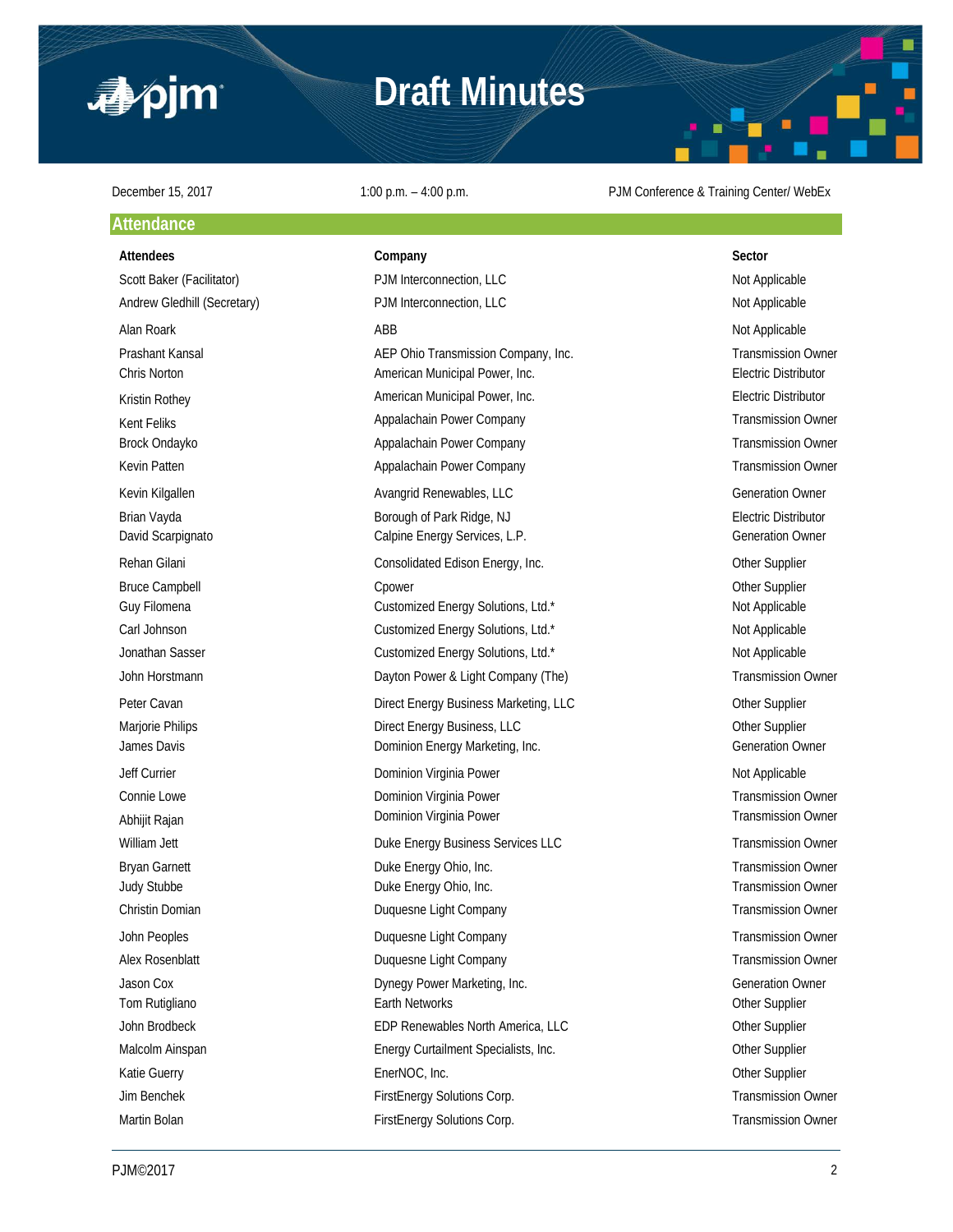

# **Draft Minutes**

Anne Rericha **FirstEnergy Solutions Corp.** Transmission Owner Corp. Transmission Owner Jon Schneider **FirstEnergy Solutions Corp.** Transmission Owner Corp. Transmission Owner Ed Stein FirstEnergy Solutions Corp. Transmission Owner FirstEnergy Solutions Corp. Christopher Wehr FirstEnergy Solutions Corp. Transmission Owner Christopher Wehr Transmission Owner Tom Hyzinski GT Power Group Not Applicable David Pratzon **Markov COVID COVID-COVID-COVID-COVID-COVID-COVID-COVID-COVID-COVID-COVID-COVID-COVID-COVID-COVID-COVID-COVID-COVID-COVID-COVID-COVID-COVID-COVID-COVID-COVID-COVID-COVID-COVID-COVID-COVID-COVID-COVID-COVID-CO** Jeffrey Whitehead **GT Power Group** GT Power Group Not Applicable John Webster Icetec.com, Inc. Other Supplier Kenneth Foladare **IMG Midstream LLC** Generation Owner Mike Gahimer **IN Office of Utility Consumer Counselor** End User Customer Counselor Megan Wisersky **Matison Gas & Electric Co Madison Gas & Electric Co Other Supplier** David Mabry **McNees Wallace & Nurick LLC** Not Applicable Not Applicable Skyler Marzewski **Monitoring Analytics** Monitoring Analytics Not Applicable Amber Williams **New York State Electric & Gas Corporation** Cher Supplier Robert Beadle **North Carolina Electric Membership Corporation** Electric Distributor Brian Kauffman Natur Collection Studies and Solutions and Solutions of the Supplier Supplier Neal Fitch **NRG Power Marketing LLC** NRG Power Marketing LLC Frederick Heinle **End User Customer Connect Act Act Counsel for the D.C.** End User Customer Bruce Remmel **Edison Company (ATSI CSP)** Transmission Owner Aaron Berner **Account 2012 12:30 PDM Interconnection, LLC** Not Applicable Not Applicable Murty Bhavaraju **Number 2018** PJM Interconnection, LLC Not Applicable Not Applicable Glen Boyle **Conserversity PJM Interconnection, LLC** Not Applicable Not Applicable Rich Brown Not Applicable PJM Interconnection, LLC Not Applicable Not Applicable Joe Ciabattoni **Not Applicable** PJM Interconnection, LLC Not Applicable Not Applicable Jason Connell **Not Applicable** PJM Interconnection, LLC **Not Applicable** Not Applicable Danielle Croop **PJM Interconnection, LLC** Not Applicable David Egan **PJM Interconnection, LLC** Not Applicable Not Applicable Eric Endress **PJM Interconnection, LLC** Not Applicable Not Applicable Andy Ford **PJM Interconnection, LLC** Andy Ford Not Applicable Gabrielle Genuario **PJM Interconnection, LLC** and the policy of the Mot Applicable Chantal Hendrzak **PJM Interconnection, LLC** Not Applicable Not Applicable Suzanne Herel **Not Applicable** PJM Interconnection, LLC **Not Applicable** Not Applicable David Kimmel **Not Applicable** PJM Interconnection, LLC **Not Applicable** Not Applicable Frank Koza Jr. **PJM Interconnection, LLC** Not Applicable Not Applicable Pete Langbein **PJM Interconnection, LLC** Not Applicable Not Applicable Andrew Levitt **Andrew Levitt** PJM Interconnection, LLC **Andrew Levitt** Not Applicable Amanda Long **PJM Interconnection, LLC** Not Applicable Not Applicable Glenn Long Not Applicable PJM Interconnection, LLC Not Applicable Not Applicable John McComb **PJM Interconnection, LLC** Not Applicable Not Applicable Masha Nyemko **PJM Interconnection, LLC** Not Applicable Not Applicable